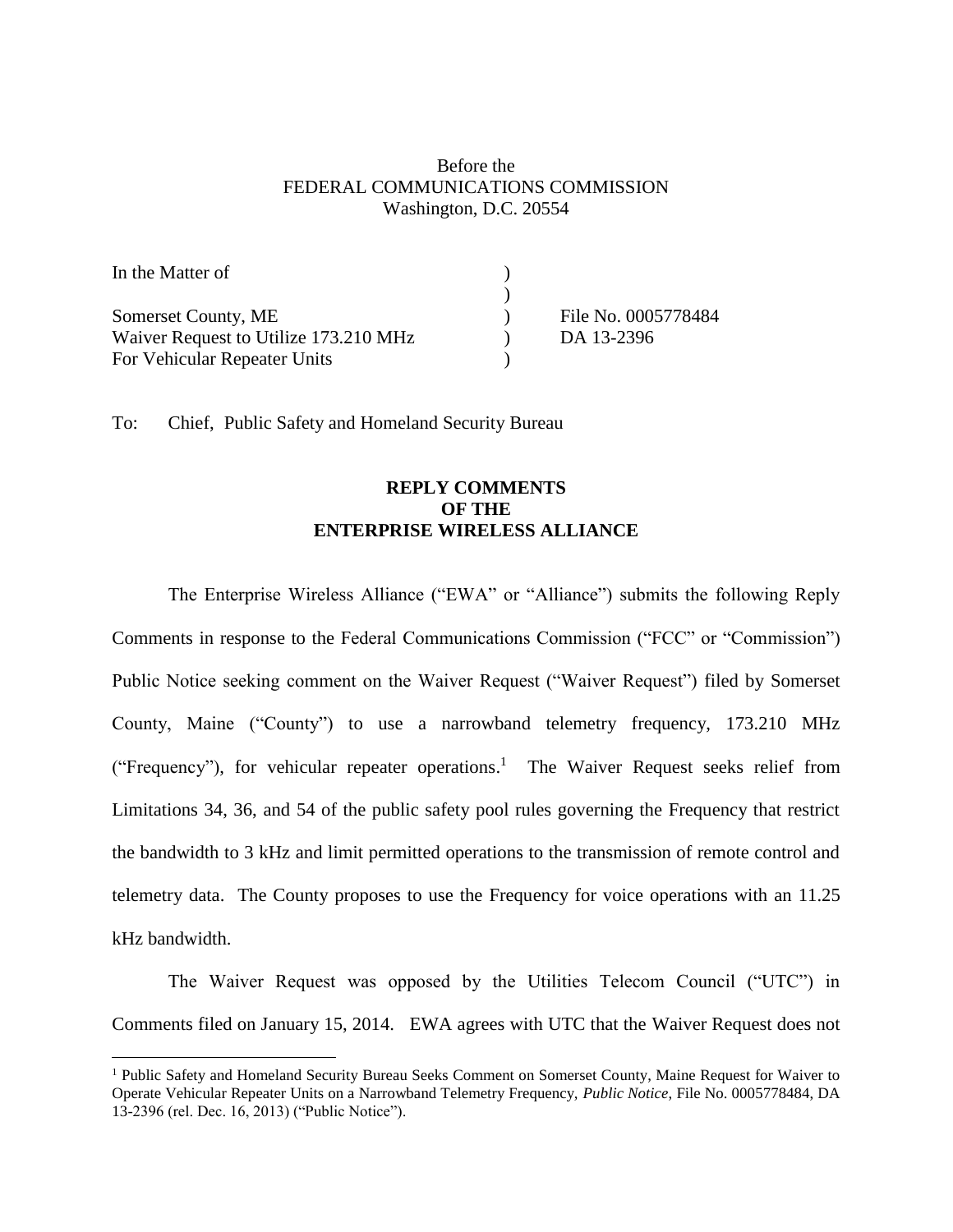demonstrate that the Frequency is uniquely capable of satisfying the County's vehicular repeater service ("VRS") requirements. The Alliance urges the County to reconsider its spectrum options consistent with the recommendations herein.

EWA fully supports VRS use by public safety and other Private Land Mobile Radio ("PLMR") licensees with a need for reliable communications in difficult to access locations such as buildings and underground facilities. It recognizes that the extended coverage provided by VRS can be a critical component in systems that serve important public safety and public service requirements. Thus, the Alliance is pleased that the issue of appropriate spectrum for public safety VRS use currently is under consideration in a Commission rulemaking proceeding.<sup>2</sup> Prompt FCC action in that proceeding will obviate the need for individual waiver requests such as the County's, since the Commission proposes to designate certain 173 MHz frequencies for shared telemetry and VRS use.

However, EWA also appreciates the concerns expressed by UTC and other organizations and entities that use or represent users of the 173 MHz telemetry/remote control frequencies under consideration in the VRS NPRM about potential interference between those data systems and low-power voice VRS operations. In the Alliance's opinion, that interference potential is real, serious, and must be addressed by carefully designed frequency coordination standards that provide appropriate protection for both system types. EWA also urges the public safety community to work with VRS vendors to reduce the frequency separation required for effective VRS use, since improvements in that area would expand the number of public safety voice frequencies that could be used for this purpose.

 $\overline{a}$ 

<sup>2</sup> Amendment of Sections 90.20(d)(34) and 90.265 of the Commission's Rules to Facilitate the Use of Vehicular Repeater Units, PS Docket No. 13-229, RM-11635, *Order and Notice of Proposed Rulemaking*, 28 FCC Rcd 13544 (2013) ("VRS NPRM").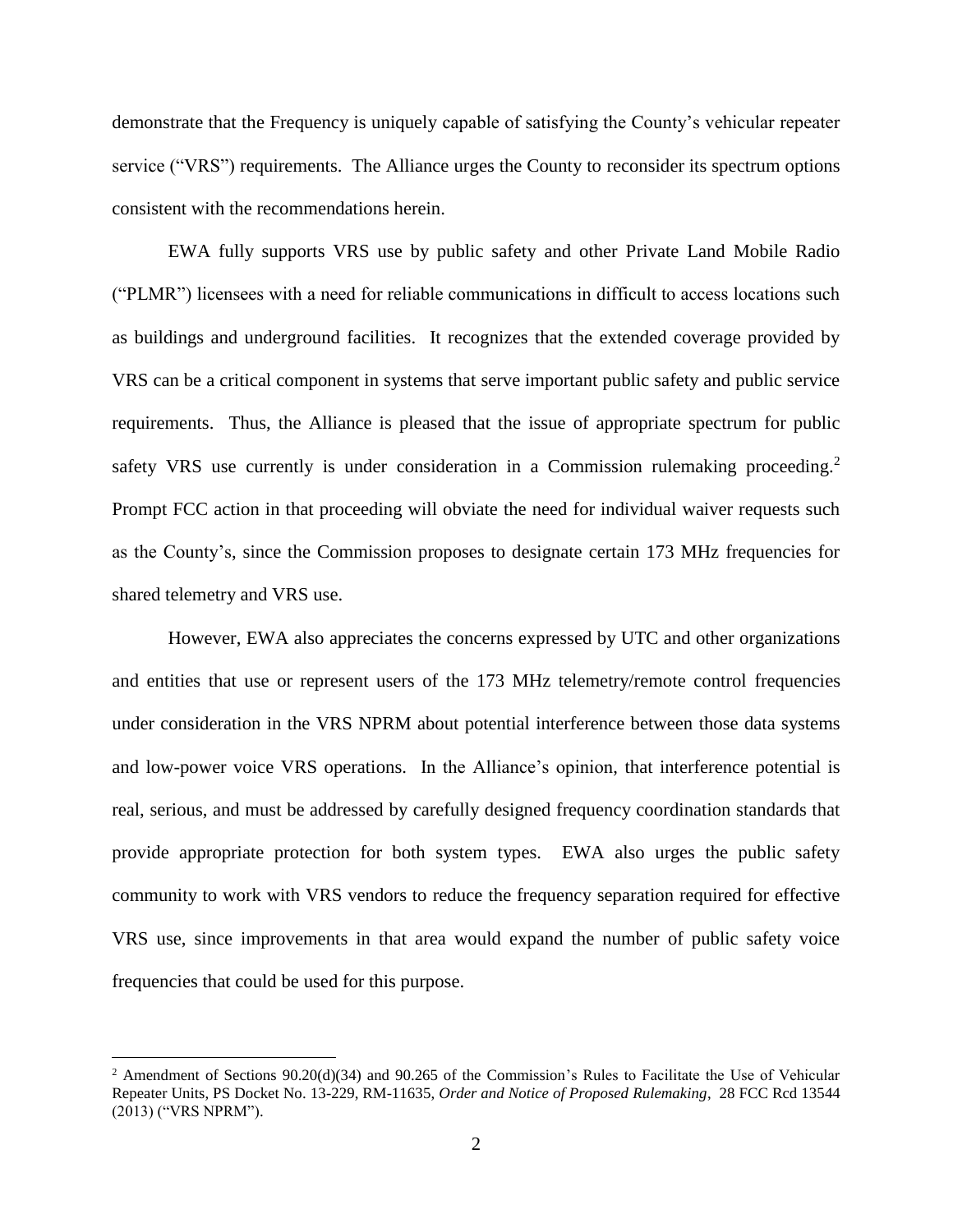The Frequency proposed by the County is not one of the 173 MHz frequencies that the FCC is contemplating for primary public safety VRS use. The County rejected those six frequencies, as well as three others, on the basis that only the Frequency "was available with no co-channel or adjacent channel operations licensed within 40 kilometers of any border of Somerset County."<sup>3</sup> Its selection also seemingly was influenced by the fact that the FCC previously granted a waiver to Wayne County, Indiana to use the Frequency for VRS purposes.<sup>4</sup> Although the Waiver Request was filed prior to adoption of the VRS NPRM, the Public Notice questions whether any grant to the County should be conditioned on the outcome of that proceeding, including potentially by requiring the County to modify its equipment to a frequency designated for VRS use if such a frequency is available when its license is renewed.<sup>5</sup>

This highlights the fundamental issue in this proceeding and in the VRS NPRM: What is the standard by which frequencies will be evaluated and recommended for public safety VRS use? The Waiver Request does not consider a frequency "available" unless there are no cochannel or adjacent channel licensees for at least 40 kilometers from any point on the County's border.<sup>6</sup> Setting aside the question of whether this constitutes a request for channel exclusivity for which the County is not eligible under FCC Rule Section 90.187, and the question of whether the same analysis should apply to co-channel and adjacent channel frequencies, that level of protection may not be achievable, except in the most rural areas in the country. The standard for assigning a data telemetry frequency for VRS use, whether in the context of a waiver or in the pending rulemaking proceeding, should be one that will permit usable service by both categories of licensees eligible for this shared spectrum.

 $\overline{a}$ 

<sup>3</sup> Waiver Request at 2.

<sup>4</sup> *See* Wayne County Sheriff Department, *Order* 27 FCC Rcd 8167 (PSHSB PLD 2012).

<sup>5</sup> Public Notice at 2.

<sup>6</sup> *See* Waiver Request at 2.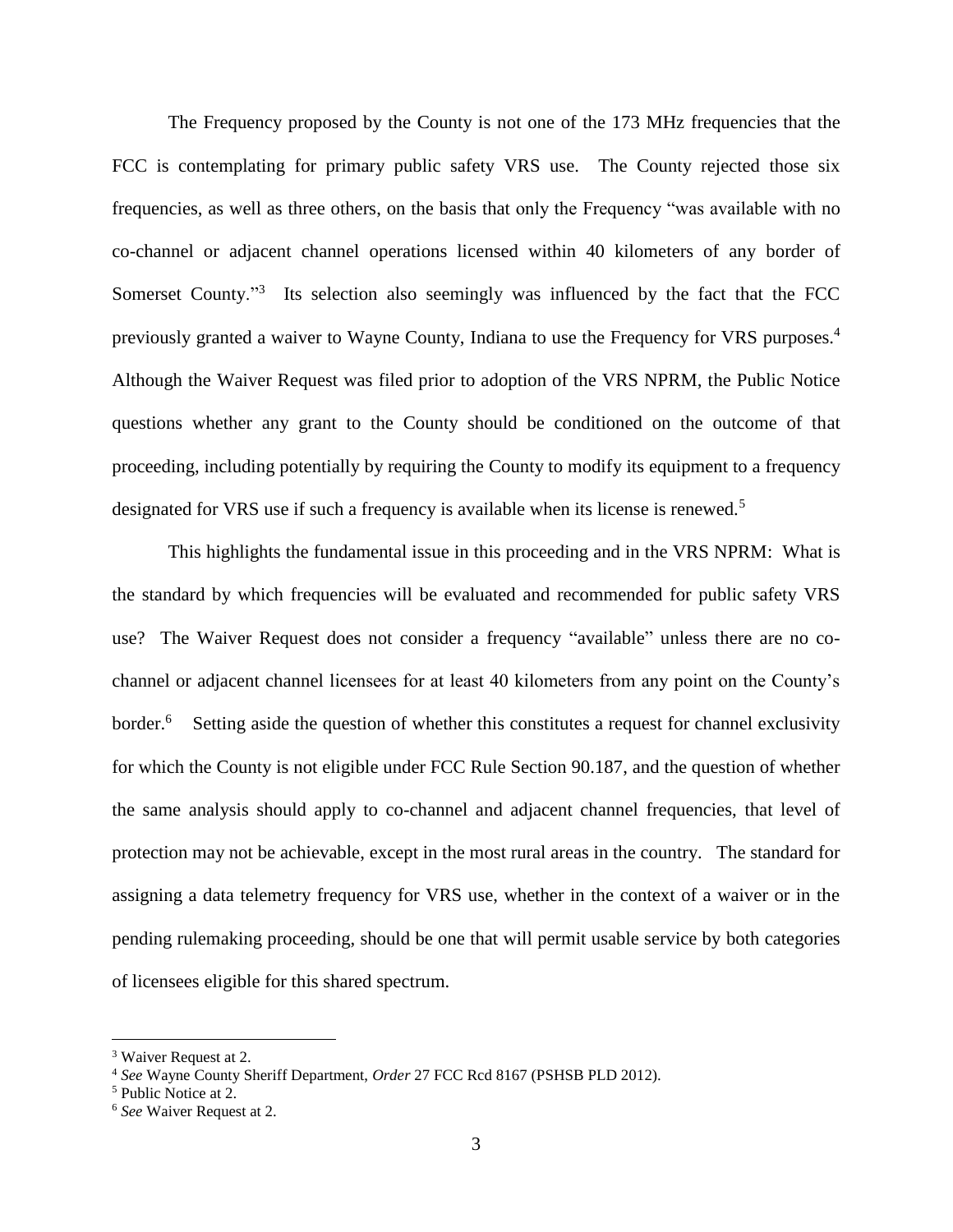Even under the standard used in the County's analysis, EWA wonders what rationale was used by the County to reject 173.2375 MHz, a frequency under consideration for permanent use in the VRS NPRM, as "unavailable" for the County's VRS operations. This frequency is licensed to only two entities in the entire State of Maine, the City of Bangor (WNBK847) and Bath Water Treatment (WQGT655), both of which are public safety entities and operate at only 8 ERP at a substantial distance from the County's southern area from which the propagation analyses accompanying the Waiver Request were run.<sup>7</sup> According to the ULS database, there is only a single adjacent channel licensee in the State of Maine on 173.225 MHz, CleoCat Systems (WQEH986) operating at 50 ERP and located in York County, which is far from Somerset County. There are no licensees at all in the State of Maine on the other adjacent frequency, 173.250 MHz.

At a minimum, before approving the Frequency, the FCC should conduct its own investigation to determine if any of the frequencies proposed for permanent VRS use are usable by the County, including the one identified by EWA. Assigning such a frequency for the County's use would provide it with longer-term security that it will be able to operate on a primary basis and will not need to change frequencies at a later date to come into conformance with the FCC rules. It also would be an important step in consolidating public safety VRS operations on a defined group of frequencies, rather than co-mingling them randomly in the 173 MHz band.

 $\overline{a}$ 

<sup>&</sup>lt;sup>7</sup> The waiver included propagation renderings supporting the use of 173.210 MHz. It appears that Skowhegan, Maine was used as the center of the County's VRS operations, which is located in the very southern portion of the County.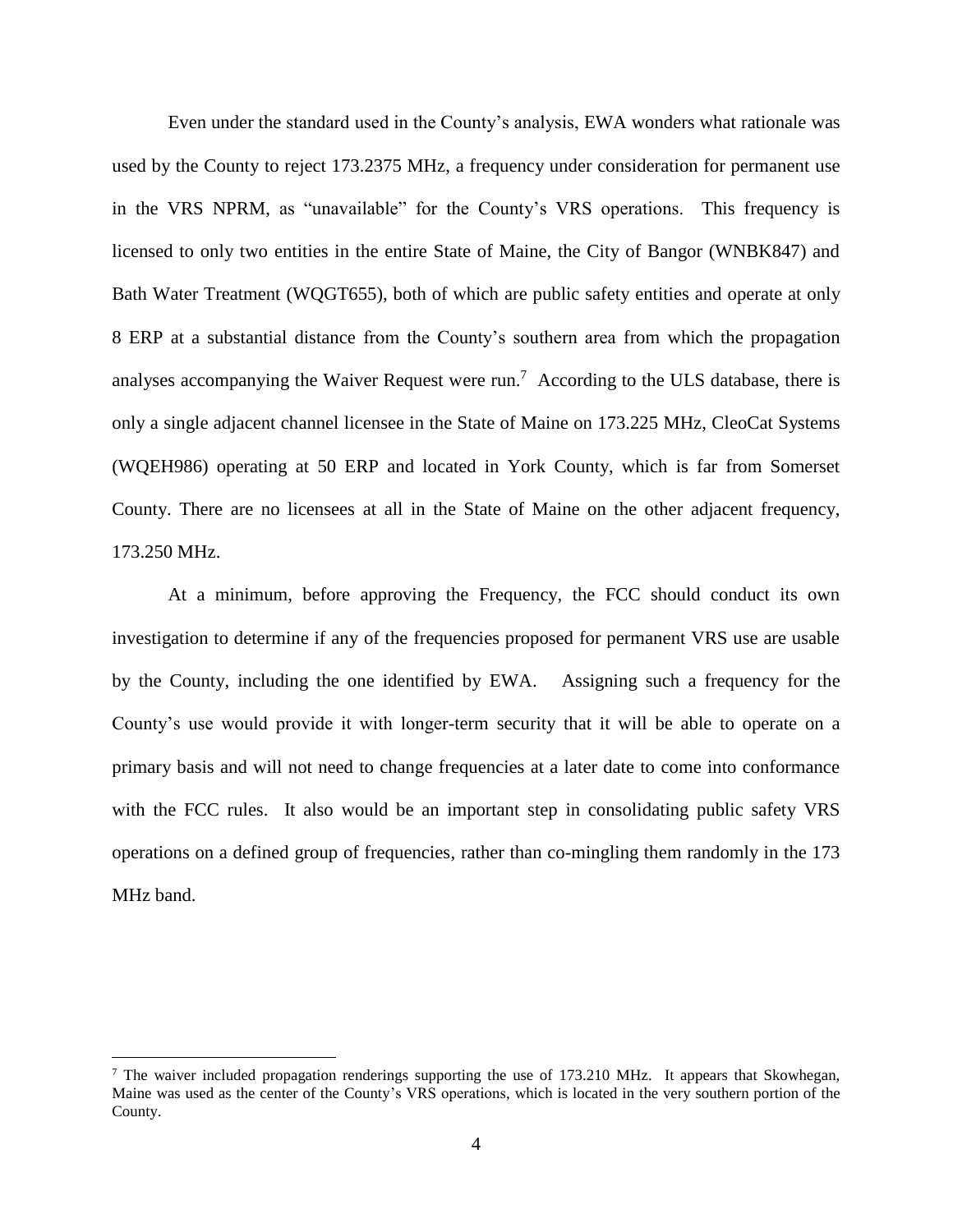For the reasons detailed herein, the Alliance recommends that the Commission investigate whether it believes 173.2375 MHz, or any other 173 MHz frequency proposed for VRS use in the VRS NPRM, would be suitable for the County's proposed use.

**ENTERPRISE WIRELESS ALLIANCE**

 $By: 100 h$ 

Mar $\angle$ E. Crosby President/CEO 2121 Cooperative Way, Suite  $225$ Herndon, VA 20171 (703) 528-5115 [mark.crosby@enterprisewireless.org](mailto:mark.crosby@enterprisewireless.org)

Counsel:

Elizabeth R. Sachs Lukas, Nace, Gutierrez & Sachs, LLP 8300 Greensboro Drive, Ste. 1200 McLean, VA 22102 (703) 584-8678 [lsachs@fcclaw.com](mailto:lsachs@fcclaw.com)

January 30, 2014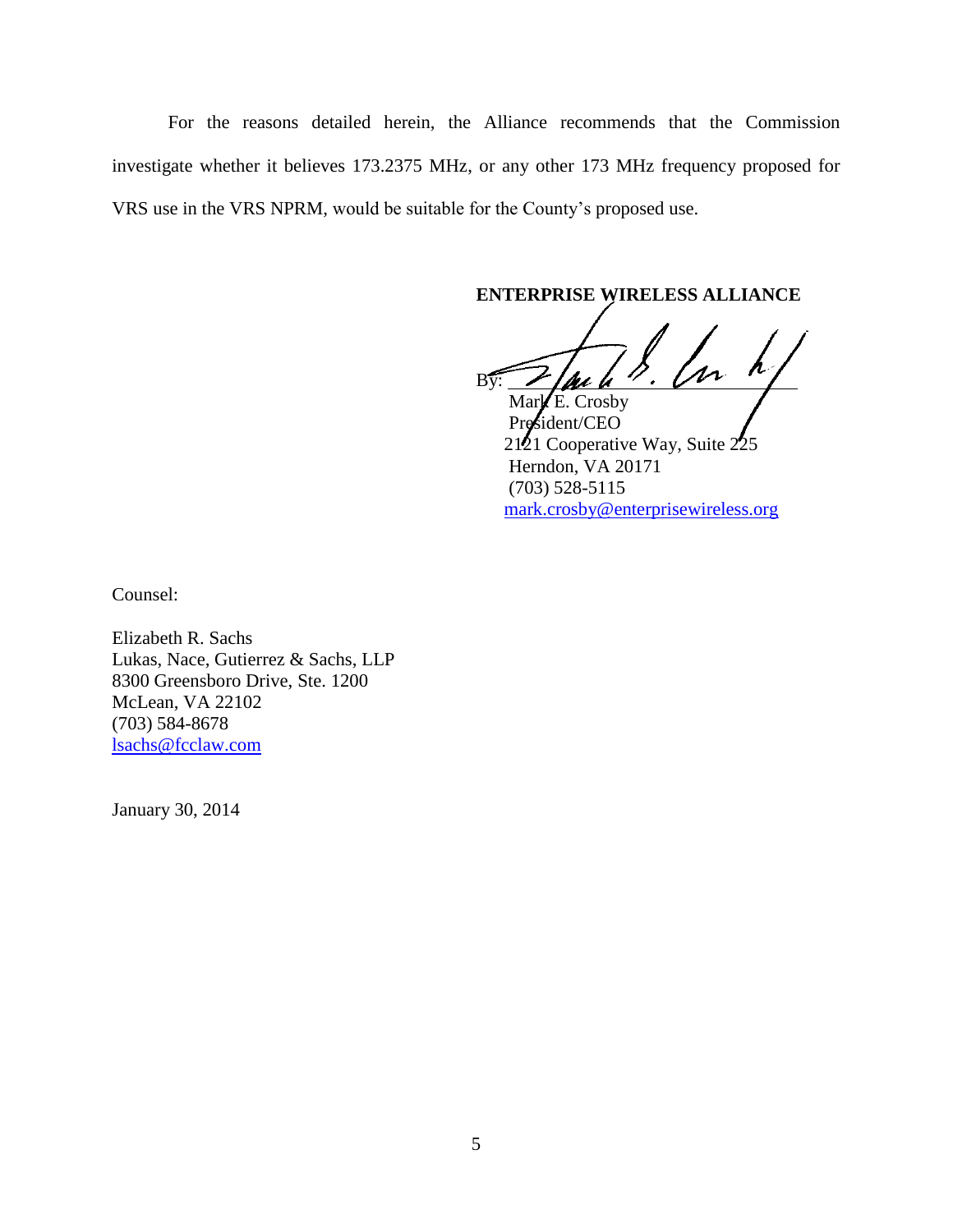# CERTIFICATE OF SERVICE

I, Linda J. Evans, with the law firm of Lukas, Nace Gutierrez and Sachs, LLP, hereby certify that I have, on this  $30<sup>th</sup>$  day of January 2014, caused to be forwarded via electronic mail the foregoing Reply Comments to the following:

> Michael T. Smith, Director Somerset County Communications Center [mike.smith@somersetcounty-me.org](mailto:mike.smith@somersetcounty-me.org)

William Brownlow Telecommunications Manager AASHTO [wbrownlow@aashto.org](mailto:wbrownlow@aashto.org)

Brett Kilbourne Vice President, Government and Industry Affairs, and Deputy General Counsel Utilities Telecom Council [brett.kilbourne@utc.org](mailto:brett.kilbourne@utc.org)

/s/ Linda J. Evans